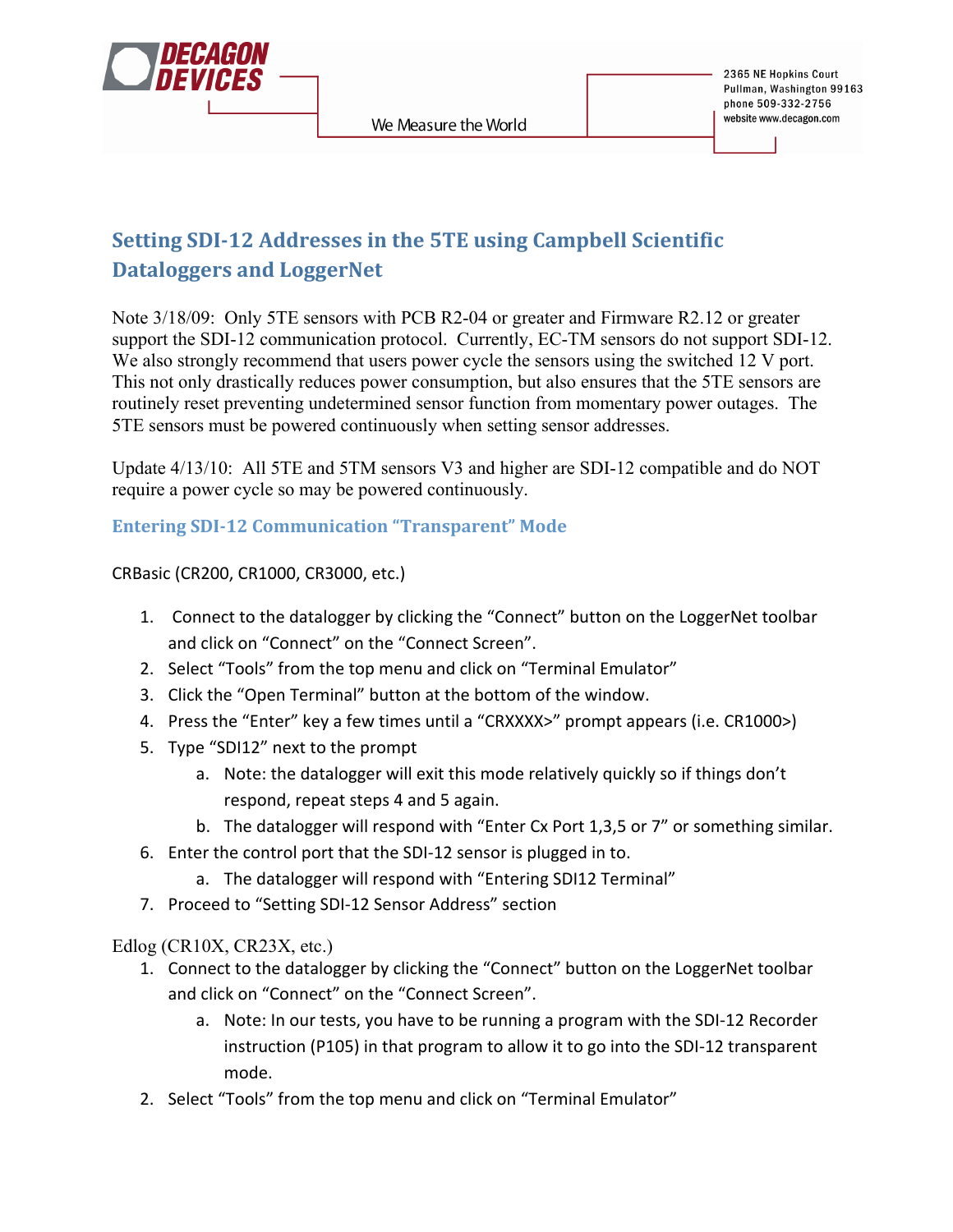

- 3. Click
the
"Open
Terminal"
button
at
the
bottom
of
the
window.
	- a. The terminal window should say "Active", highlighted in green at the top.
- 4. Enter "pX" at the asterisk prompt where 'p' is the control port number (1-8) attached to the
SDI‐12
sensor.
	- a. If you don't see an asterisk, press 'Enter' and one should appear.
	- b. Datalogger
	should
	respond:
	"entering
	SDI‐12"
	- c. The datalogger will exit out of this mode reasonably quickly. Once it exits, you must
	repeat
	step
	4.
- 5. Proceed
to
"Setting
SDI‐12
Sensor
Address"
section

# **Setting SDI-12 Sensor Address**

Note: Sensors must be addressed individually so only ONE sensor may be connected to the communication
port
at
any
time
during
addressing.

- 1. Connect first SDI-12 sensor to the communication port you entered in step 6 above.
- 2. Query
its
address
by
typing:
?!
	- a. The sensor will return its address such that, if its address is "0" then the line will read: ?!0
- 3. Assign its new address by typing: 0AX! where X is the new address you want to assign the sensor.
	- a. For example, if the sensor was assigned address "2" and you wanted to change it to "5" you
	would
	type:
	2A5!
	- b. The computer would return the new address so the line would look like: 2A5!5
	- c. Possible addresses for SDI-12 communication with CR Basic type loggers are are 0 through 9, a through z and A through Z. With Edlog type loggers, only addresses 0-9 are recognized.
- 4. Repeat steps 2 and 3 for all sensors you need to address, choosing different addresses for each sequential
sensor.
- 5. Once
all
sensors
are
individually
addressed,
all
communication
lines
can
be
connected
together at
a
single
node
and
the
datalogger
will
address
each
sensor
individually
using
the
addresses that
we
assigned
and
the
appropriate
SDI‐12
program.

## Appendix: Complete information on SDI-12 Communication using the 5 TE

When power is applied to the probe it transmits data values initially in a serial string. If power is not switched off, it then enters a low power SDI-12 state waiting for input. The commands it recognizes follow the SDI-12 protocol (see http://www.sdi-12.org for detailed information on the SDI-12 protocol).

Communication is at 1200 baud, but logic levels are opposite to those for the initial transmission (start bit high; stop bit low) to conform to SDI-12 protocol. A communication starts with a SDI-12 break or any transmitted character. This "wakes" the sensor. No activity on the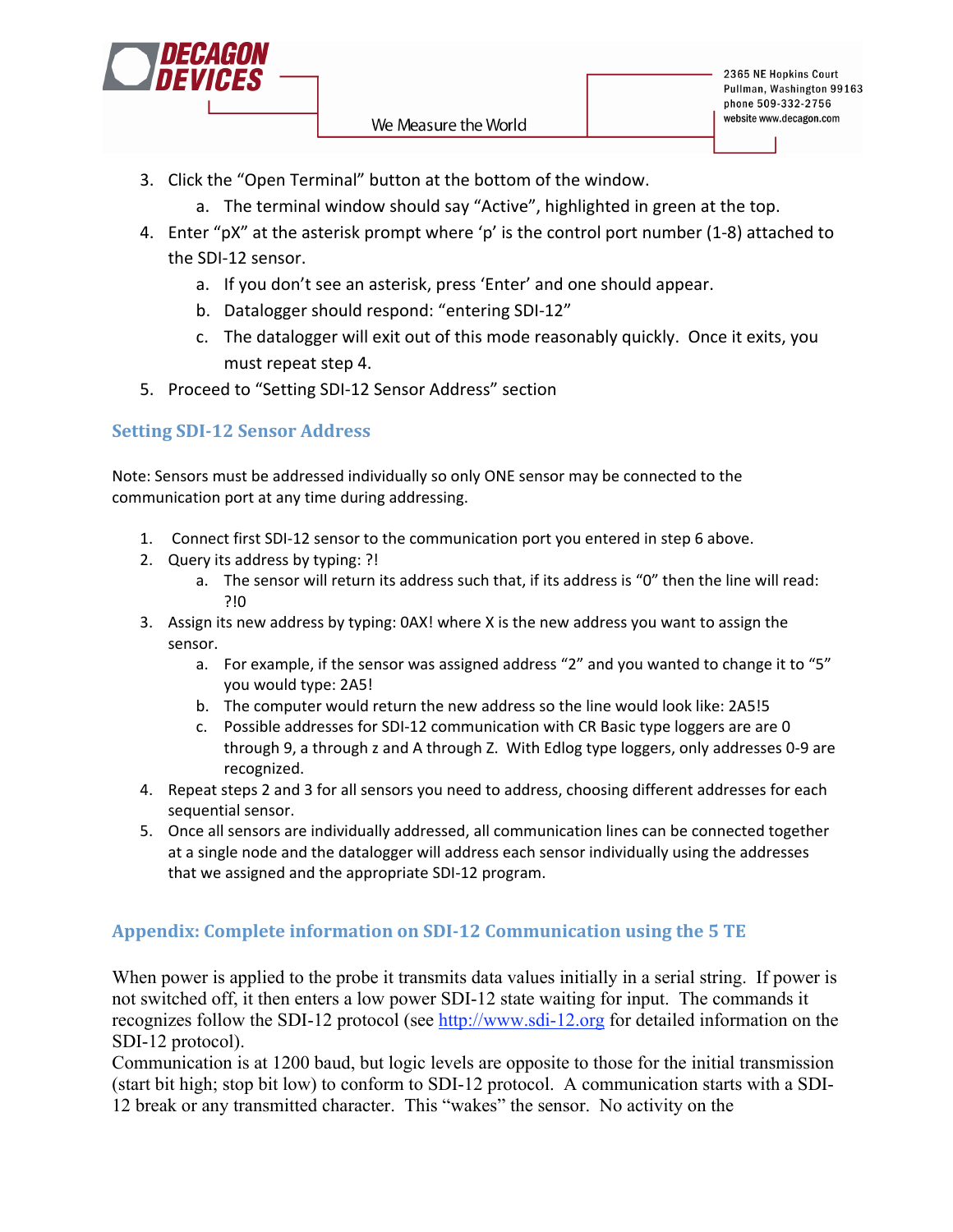

communication line for approximately 10 s returns it to sleep mode (30 ua current drain). Since there is only one data line which is used for both transmit and receive, the host must transmit its message and then quickly switch to receive mode to monitor the response. All commands are of the form <address><command><parameters>! The "!" is always the termination character for every command. Multiple device addresses are allowed so several probes can be connected to one port if they have different addresses, and each can be addressed separately. The "?" can be used in place of an address, in which case all devices connected to the port will respond. The following commands are implemented

A <new address> change the logger address; new address can be any integer 0..9 or letter,

|                | $A.Z$ , a.z            |
|----------------|------------------------|
|                | returns probe ID       |
| M              | measure probe values   |
| D <sub>0</sub> | return measured values |

Sample exchanges are:

1I!113DECAGON 5TE 301

Identify probe with address of 1; Return: Probe Address(1), SDI12 Version (13), COMPANY (DECAGON), SENSOR TYPE (5TE), SENSOR VERSION (301)

#### 1M!10013

Measure parameters of probe with address of 1; Return: probe address is 1, data are ready in 001 ms, 3 values will be sent

## 1D0!1+22.00+1.30+21.8

Send the values; Return: probe address is 1, 22.00 for water content ( $\varepsilon$  = 22.0), 1.30 dS/m for EC, 21.8 C for temperature

?!0

This returns the device address; Return: probe address is 0

0A1!1

Change the device address to 1; Starting address is 0. Return: new probe address is 1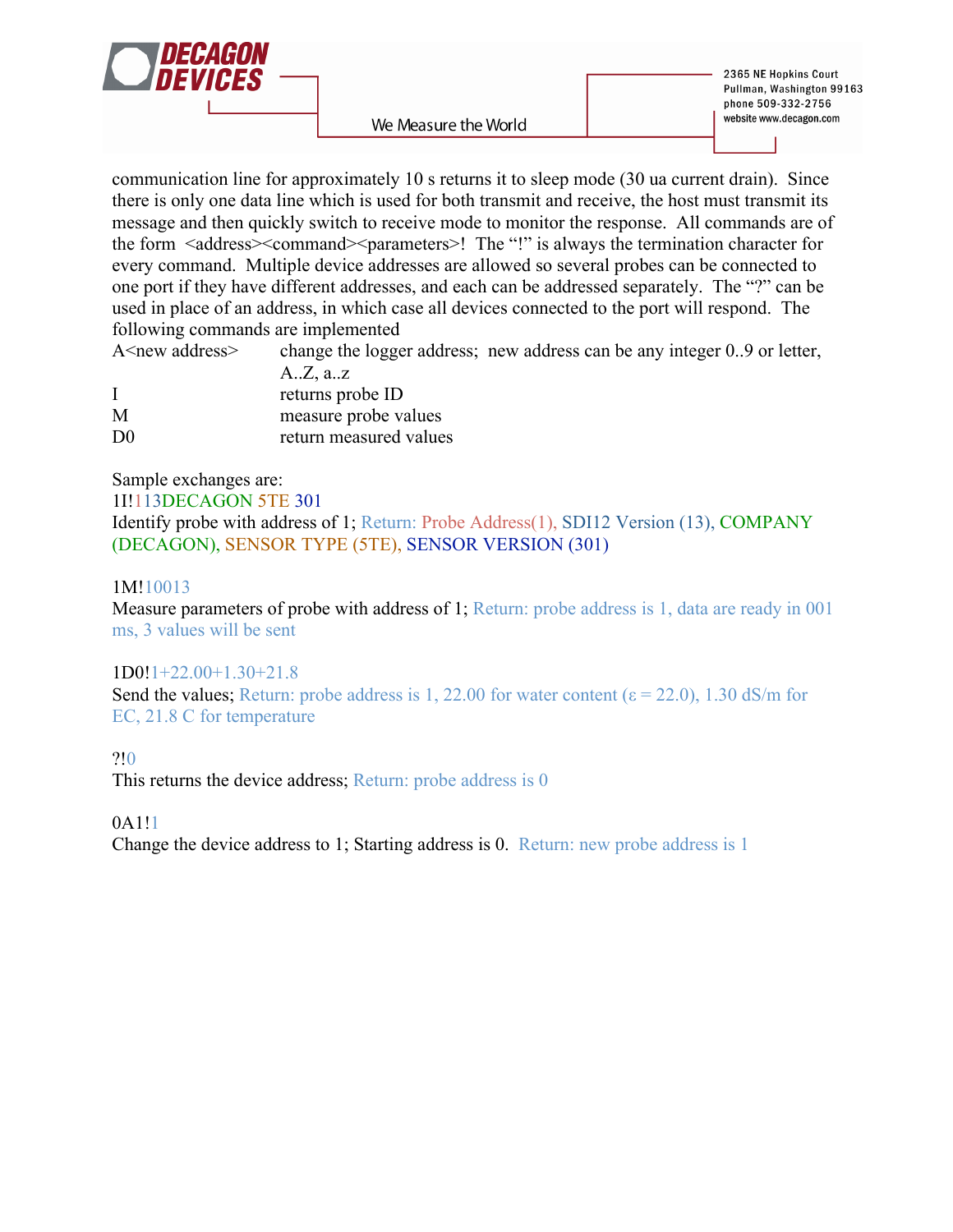

The following are from the SDI-12 standard:



## Figure 1. The SDI-12 Bus

All sensors must have a unique address. At least 62 sensors can be connected to a single bus.

| Condition  | Binary state | Voltage range         |
|------------|--------------|-----------------------|
| marking    |              | $-0.5$ to $1.0$ volts |
| spacing    | 0            | $3.5$ to $5.5$ volts  |
| transition | undefined    | $1.0$ to $3.5$ volts  |

### Table 1. Logic and voltage levels for serial data

 $1$  start bit  $\,$ 

7 data bits, least significant bit transmitted first

1 parity bit, even parity

1 stop bit

Table 2. SDI-12 byte frame format